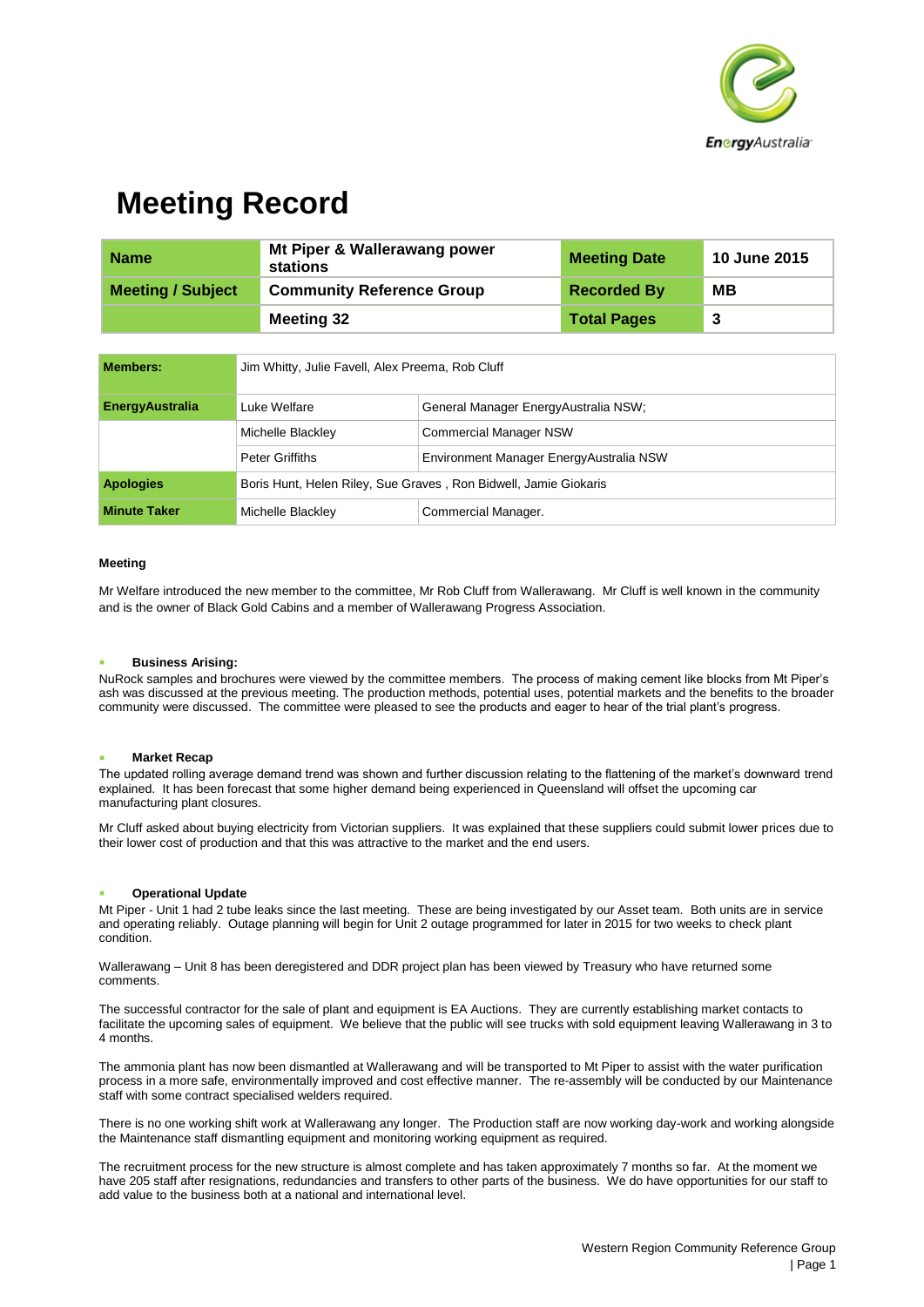

# **Meeting Record**

### **Site Safety**

Site Safety figures indicating year to date figures up to the 31 May 2015 were displayed and the medical treatment and first aid treatment incidents were explained. We still have not experienced an LTI for 419 days and employees have been LTI free for almost 4 years. We still need to work towards zero harm for every employee, contractor and visitor.

#### **Rail Unloader**

There has been no change with the status of the rail unloader site with environmental monitoring and the agistment lease continuing. EnergyAustralia are continuing to assess all our options and any alternative of coal supply is dependent on the success of Centennial's development applications for Springvale.

### **1. Water Management**

Oberon Dam decreasing level, currently at 57.32% was noted. Level 1 restrictions can be applied when Oberon Dam reaches 50% but the users are currently using less than their allocations and less than the level 1 restrictions would provide so this is not seen as a big issue at the moment.

The continuing amber algae alert concerned the committee members due to the longevity of the bloom and its tenacity in the recent cold weather. The committee was concerned about the recreational businesses dependent on the lake system both angling and tourist based and the impact this could have on the local economy as well as environmental concerns. Ms Favell advised that she had recently rung the EPA over this issue asking where the nutrient base was coming from.

Ms Favell also expressed that her view was the Springvale water should be treated to be the same as the background waters from the head of the Coxs system. Mr Griffiths advised that the local office of the EPA has been vocal about their concerns regarding other sources of discharge into this system.

EnergyAustralia's water storage is at a healthy 97.5% with both Lake Lyell and Lake Wallace still spilling. Thompsons Creek Dam is at 93.9%.

## **2. Sponsorship Process**

The different approach to the distribution of community funds was explained again so that everyone could understand the proposed process. The draft assessment criteria were handed to the sitting members for discussion. They asked for some time to review the criteria and Mr Welfare advised that we would send the criteria out to all members asking for feedback. This will allow us to start our first community campaign and get the applications assessed at the next CRG meeting. The committee were happy with this suggestion and promised feedback.

The need for confidentiality relating to any applications was understood by the committee.

#### **3. General Business**

The newly announced corporate strategy was discussed with the four pillars of

- A world-class retailer
- Lead in next-gen energy products
- Sustainable, low-cost operating model
- Optimise our position in centralised generation

Our three values for our high performance culture and our customer choosing, trusting and staying with us were highlighted. Mr Welfare provided examples of some of the products that could be considered as part of our future business such as solar panels, energy storage systems, services to optimise a household's energy usage. Our aim is to retain our customers by offering a range of services to improve our customer's experience with us.

The family and friends offer was put to the members with all the contact details provided to allow them to use the service.

Long Term Coal Supplies were discussed further and Mr Welfare assured the committee that EnergyAustralia and Centennial were working together to resolve the issues around these contracts. In fact he felt that the relationship between the two companies had improved with more communication and sharing of information.

Mr Welfare advised that during the recent EnergyAustralia Board meeting Mr Moult was invited and toured the Mt Piper water plant with Ms Tanna to view first hand some of the high level issues.

The development consent for Springvale is impactful on any decisions moving forward.

A coal deal is progressing with Cullen open cut. The mine is gearing up to provide product to EnergyAustralia.